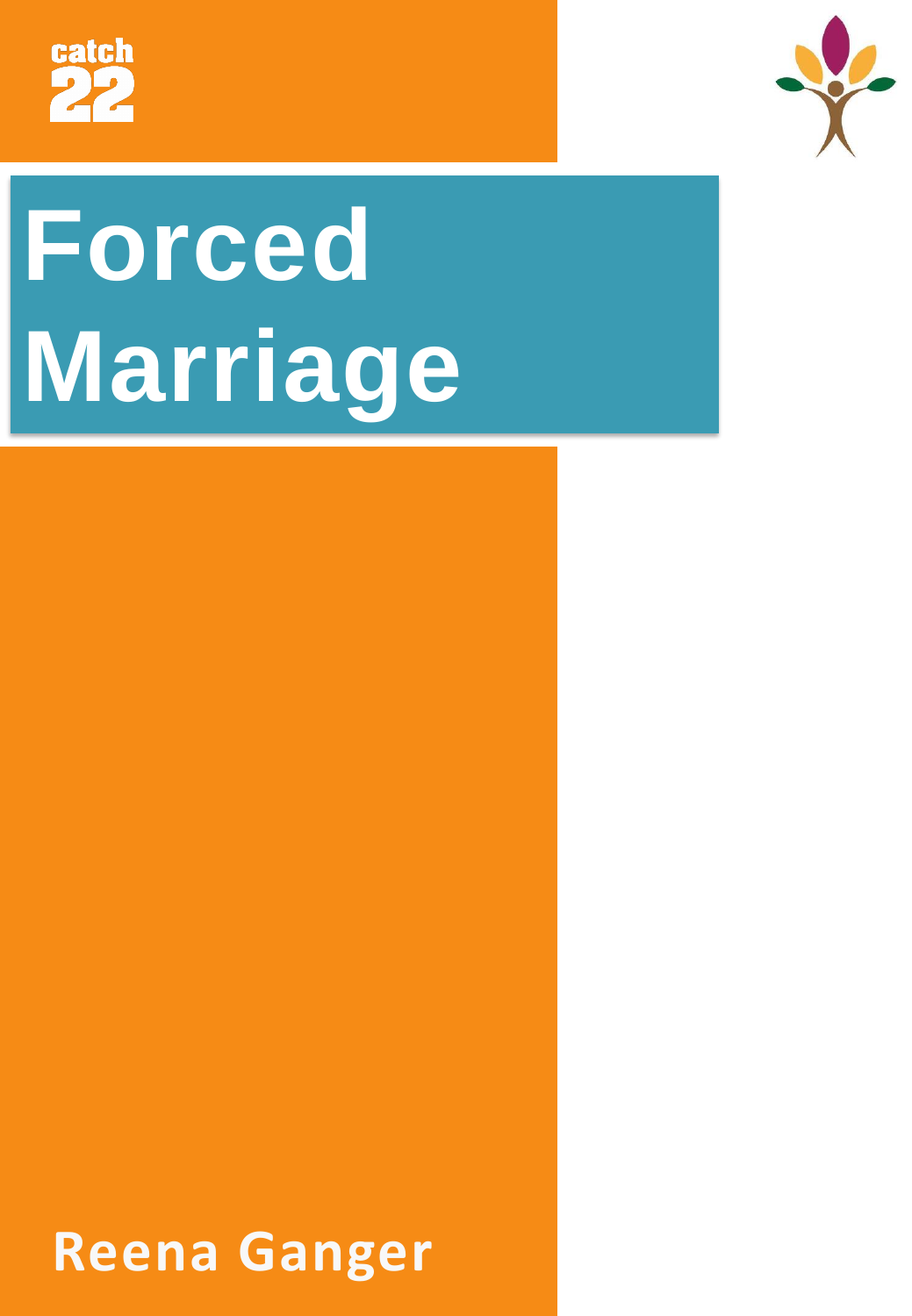# **Forced Marriage**

**Most people dream about their wedding day but for some girls and boys they don't get this choice. Instead they are forced into marriage**

### **What is Forced Marriage?**

Forced Marriage (FM) is where one person or both are physically pressured or abused to get married.

This could be physical and sexual violence, financial or actual blackmail or imprisonment within the home.

### **Is FM an Offence?**

Since 2014 FM is illegal in England and Wales.

- This involves taking someone abroad to force them to marry.
- Forcing someone to marry who lacks the mental capacity to give consent.

(Home Office, 2018)

### **Arranged marriages allow people to have a choice about whether they get married or not.**

*It is important to draw a distinction between arranged marriages and Forced Marriages.*

*Forcing someone to marry can result in a sentence of up to 7 years in prison.*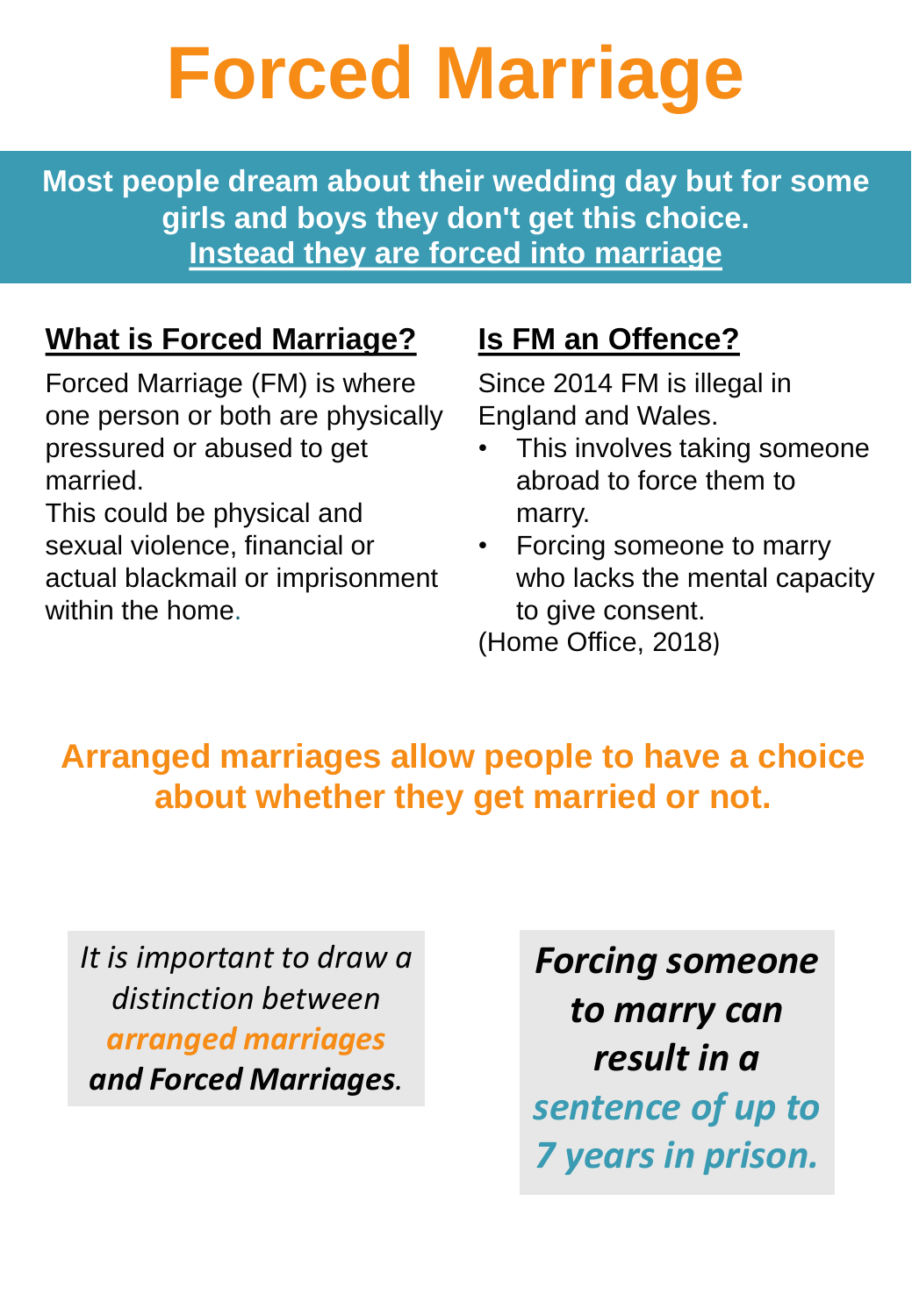# **How Prevalent is FM?**

FM is a violation of human rights affecting hundreds of young people in the UK. According to the CPS (Crown Prosecution Service) **10,000 Forced Marriages take place in the UK every year.** However the exact number is unknown because many victims do not seek help or tell anyone. Some disappear abroad or are never reported missing and for that reason FM is an underreported crime and the scale of the problem is likely to be much greater.

**People with learning disabilities and from the LGBT community are at high risk of being victims**

> **80% of FM victims are females, while 20% of victims are Males**

**If a victim of FM is under 18, the case should be considered as a child abuse**

**Children and young people are the age group at most risk of FM**

**The perpetrators are always family members of the victim**

**The greatest number of FM cases occur in London, the North West, and West Midlands**

**FM cuts across many countries, cultures and communities**

> **The majority of cases in the UK occur among the South Asian population**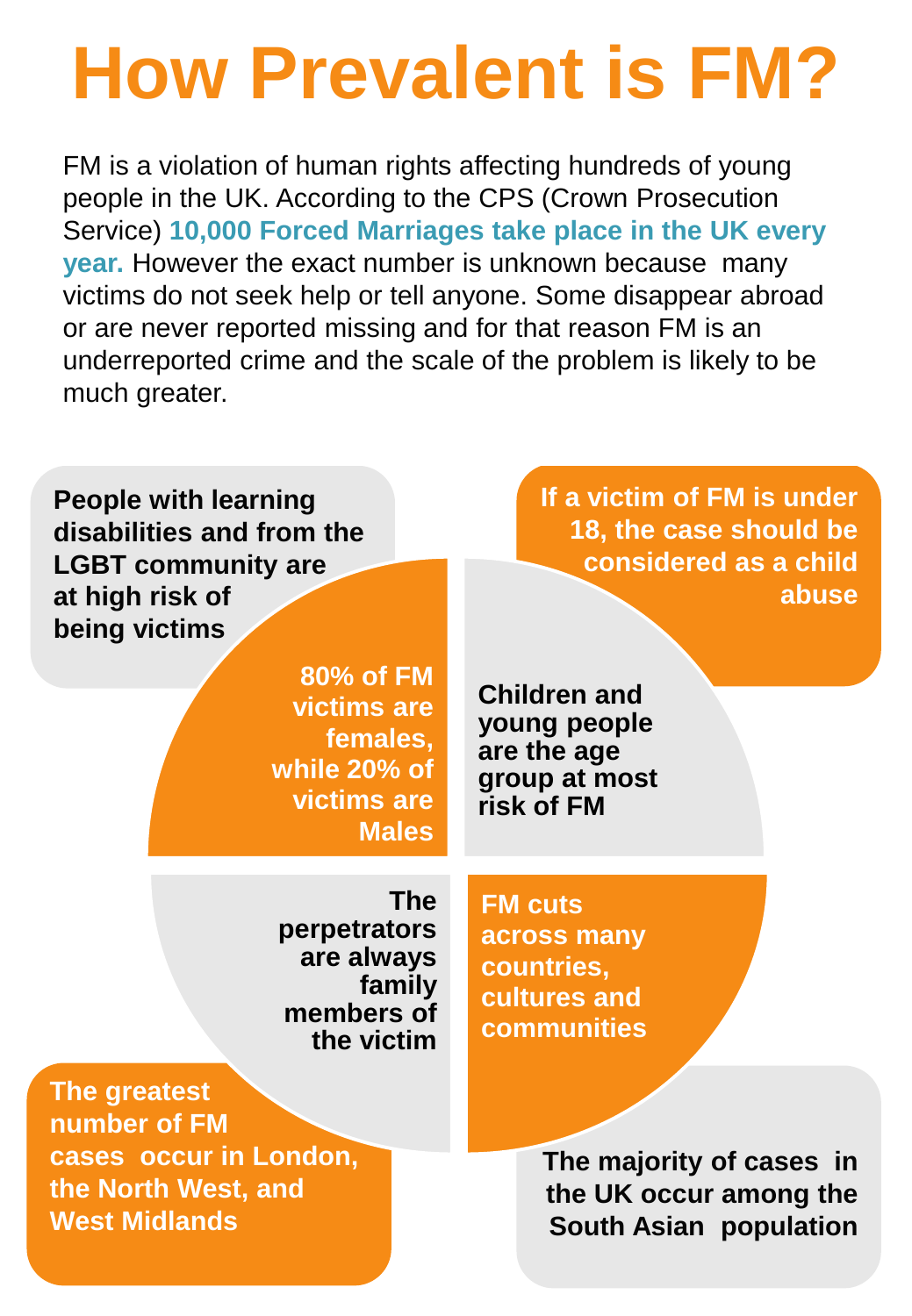# **Why does FM Happen?**

There are many reasons as to why families force their children or other family members into marriage, but it can never be justified.

- 1. Families believe that FM is acceptable and is a way to protect their children, while preserving cultural and traditional beliefs.
- 2. If a person rejects a proposal, leave their current spouse or seek divorce; it is seen to be dishonouring or shaming the family.
- 3. Unsuitable relationships (outside of caste, religion or culture) and pregnancy outside marriage.
- 4. The family want to control unwanted sexuality and unwanted behaviour including being lesbian, gay bisexual or transgender, or what is perceived to be too westernised.
- 5. Attempting to strengthen family ties and ensure land and wealth remain in the family.
- 6. Ensuring care for a child/ adult with special needs
- 7. Assisting claims for UK residence and citizenship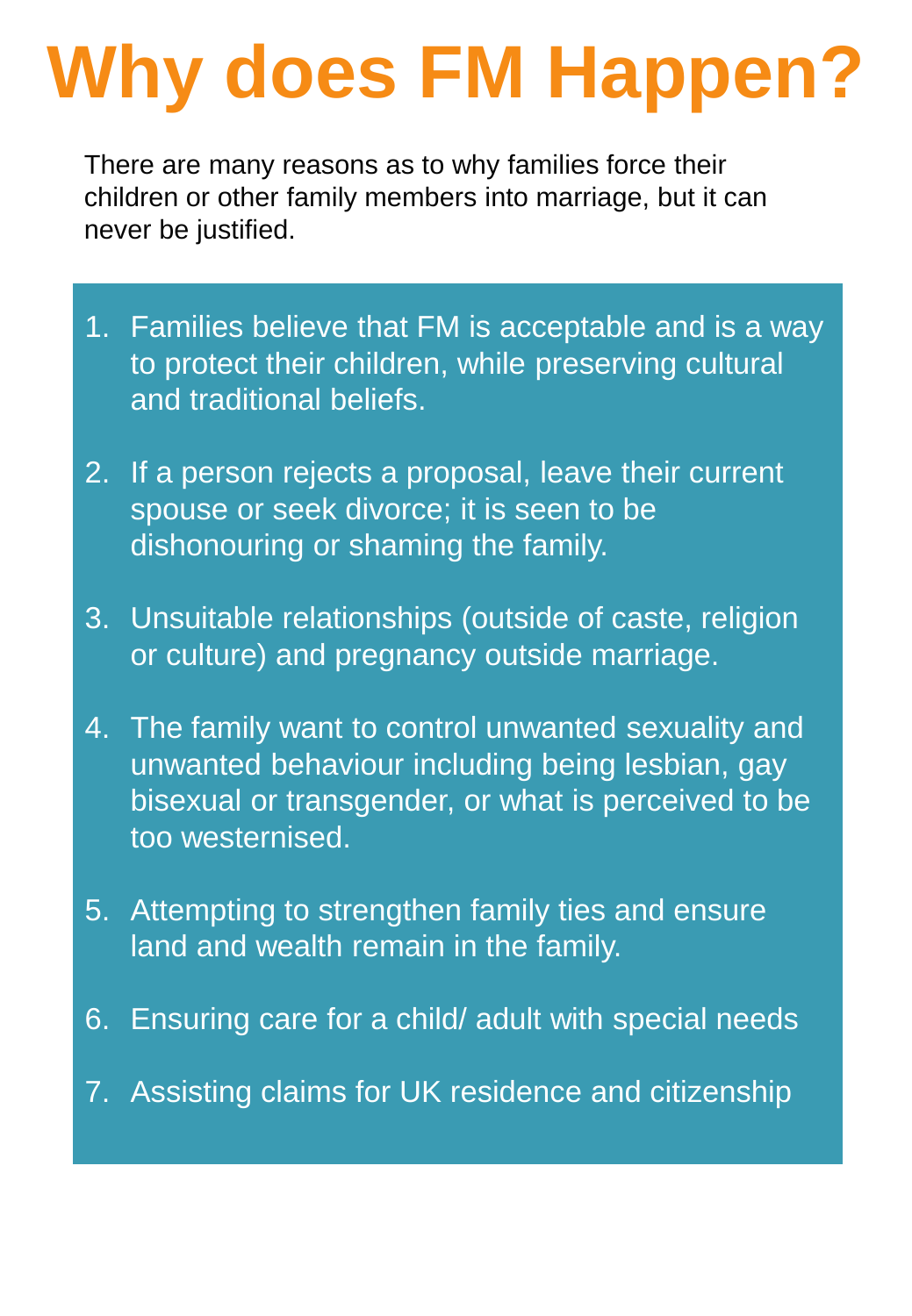### **What are the Warning Signs?**

Practitioners need to be alert to the warning signs and consider whether forced marriage is a possible threat. Young people at risk may display many warning signs.

### **Family History**

- History of FM in the family
- Attempts to run away from Home
- Not allowed to leave the house
- Female Genital Mutilation
- Background of family disputes
- Extreme Family restrictions
- Self harm or suicide of siblings



Summer holidays mark a peak in reports of FM. Karma Nirvana, a campaign group advises girls to use a spoon, or any other metal object, to set off detectors at the airport and separate themselves from parents if they at risk.

### **Schools**

Within schools there are many warning signs to recognise, such as the following:

- A sudden engagement or proposal from a stranger
- Fear about upcoming school holidays
- Constant monitoring by other family members at school
- Poor performance and results
- Not being allowed to go to colleague or university.
- Persistent absences , failure to return from visits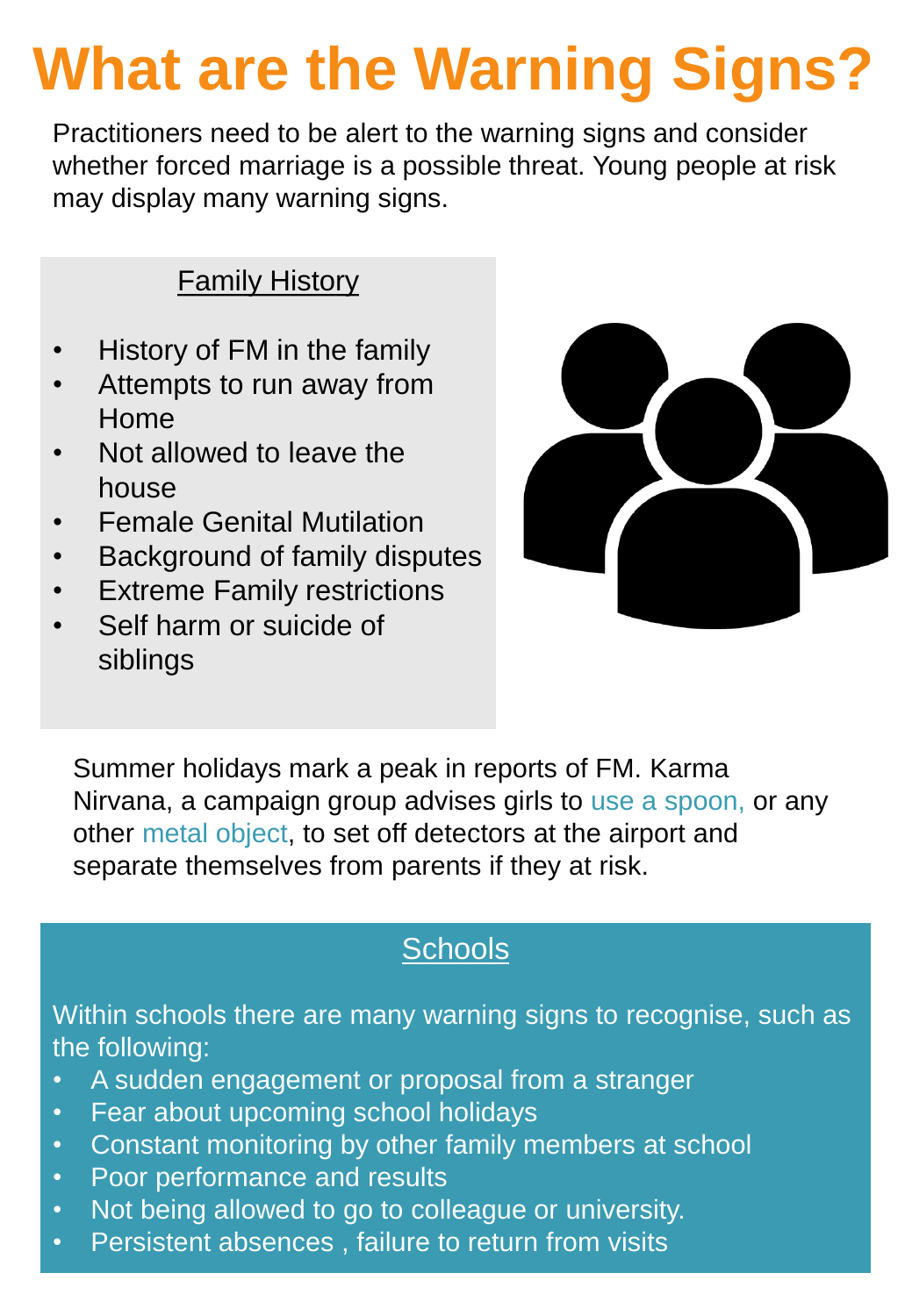### **Best practice and safety planning**

The practitioners role is to enhance young peoples safety by helping them to reduce or minimise the danger. The young persons safety comes first and any intervention that is planned must not put them at further risk.



#### **NEVER**

- 1. Send a victim away
- 2. Approach family members or the community to discuss any concerns
- 3. Share information without consent
- 4. Breach confidentiality unless there is a risk of serious harm
- 5. Attempt to be a mediator or encourage mediation with the family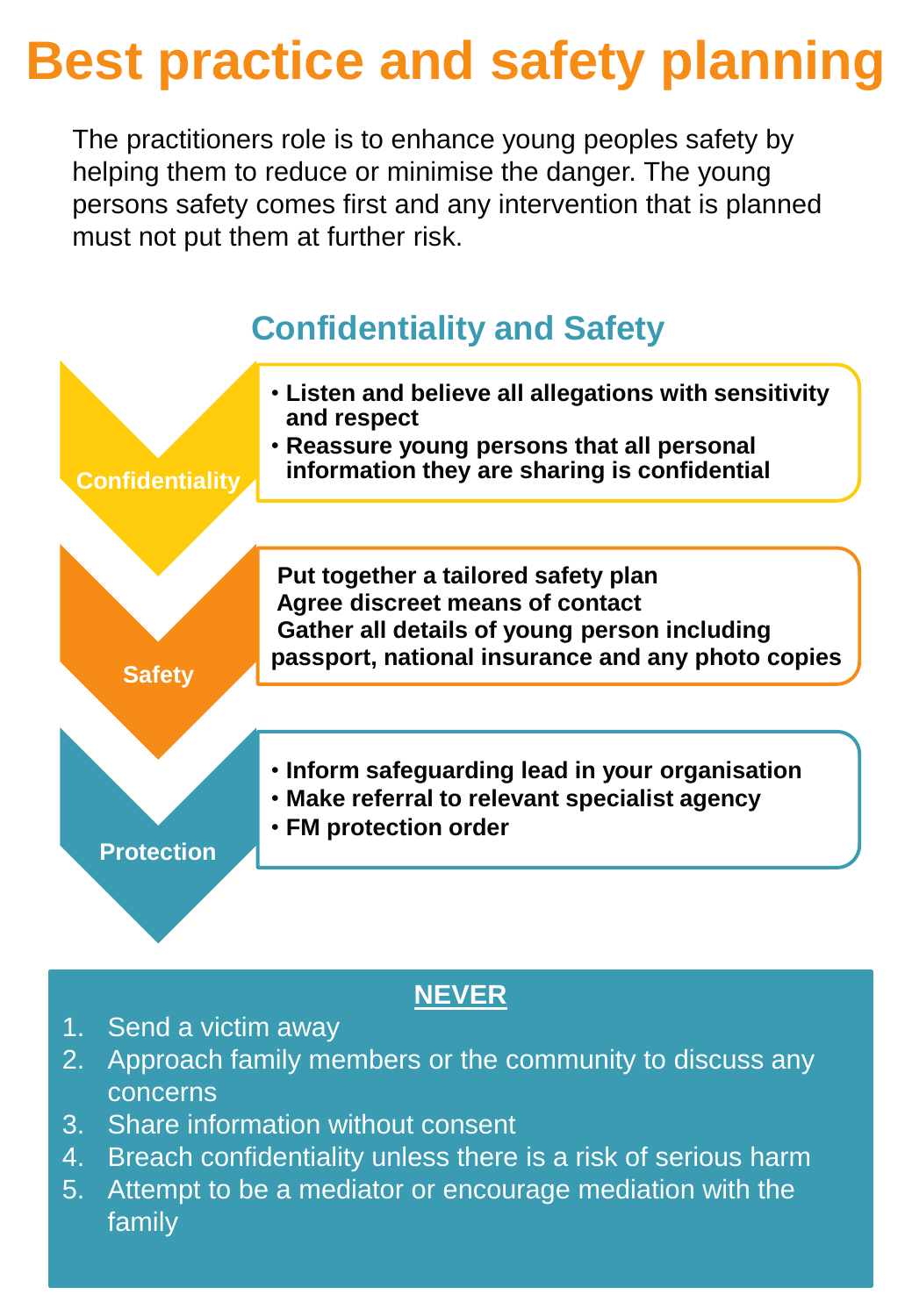# **Useful Contacts**

- **Forced Marriage Unit is run by the government** and should be contacted if you need help stopping or leaving a forced marriage **https://www.gov.uk/stop-forced-marriage**
- **Karma Nirvana** helps and supports victims of FM **http://www.karmanirvana.org.uk/**
- **ChildLine** can help anyone under 19 in the UK for information and advice about FM **https://www.childline.org.uk/info-advice/bullyingabuse-safety/crime-law/forced-marriage/**
- **Ann Craft Trust** helps safeguard disabled people from abuse and forced marriage **https://www.anncrafttrust.org/**
- **The Freedom Charity** works to protect young people who are at risk of being forced to marry **https://www.freedomcharity.org.uk/what-wedo/forced-marriage/**